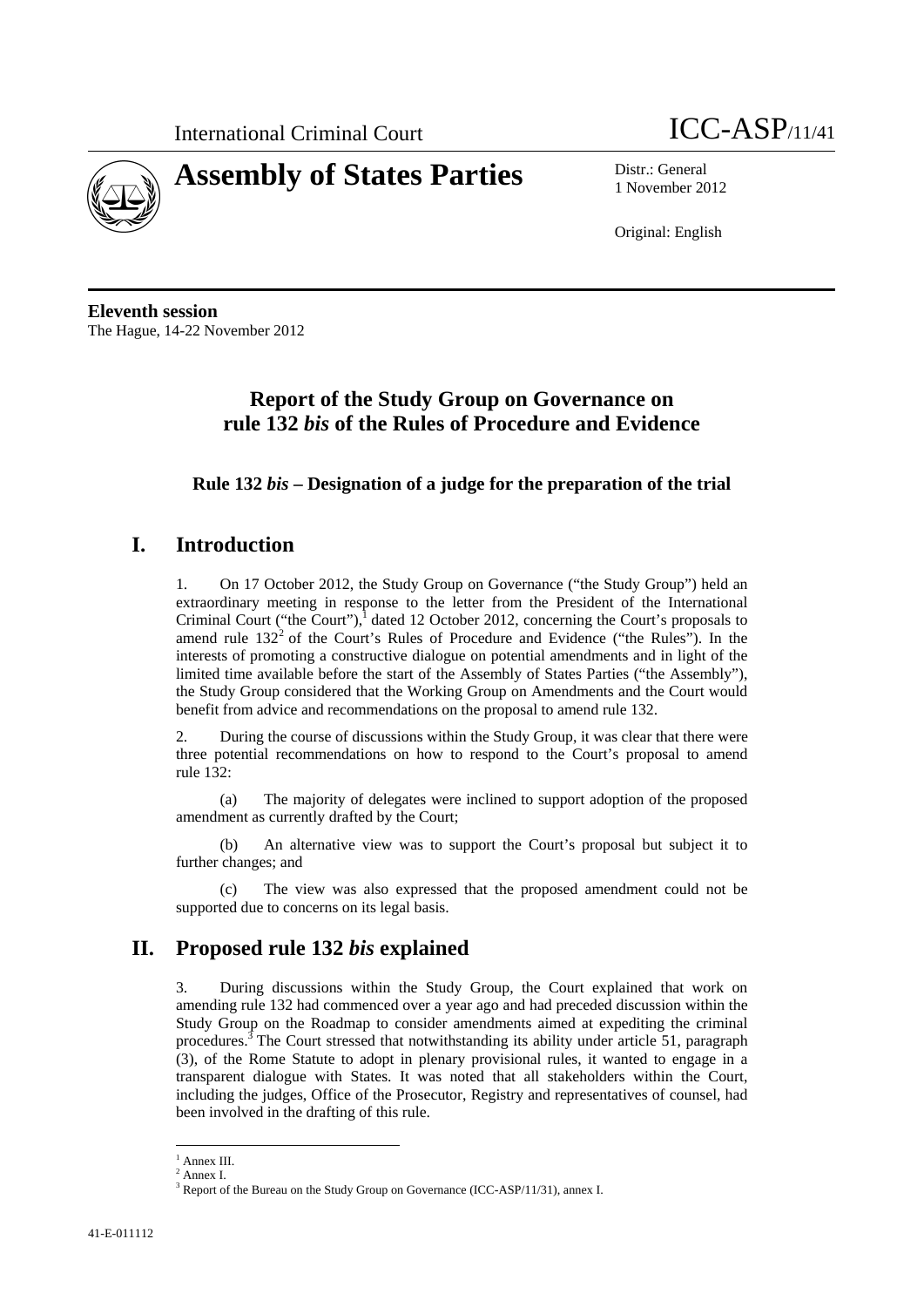4. The Court went on the explain the meaning and impact of the proposed rule 132 *bis*:

(a) *Practical effect:* The rule would allow for a single judge, as opposed to the full bench of three judges, to exercise the functions of the Trial Chamber, in consultation with the full bench, in respect of trial preparation only (the phase ending with the commencement of the hearing on the merits of the case, i.e. the opening statements);

(b) *Benefits:* The rule would allow the Court to operate more efficiently and effectively by enabling judicial resources, with respect to all trials and also pre-trials, to be deployed in a more flexible manner to meet the needs of the Court;

Legal basis for adoption of rule: The Court was proposing the rule be adopted by States at the Assembly under article 51, paragraph (2) (b);

Legal basis for proposal of rule: As set out in its explanatory note, the Court explained that article 64, paragraph (3) (a) allowed the Trial Chamber to, after conferring with the parties, adopt such procedures as are necessary to facilitate the fair and expeditious conduct of proceedings. In the Court's view, this provision could reconcile the potential tensions between this rule and article 39, paragraph (2) (b) (iii); and

(e) *Risks:* In response to questions from the Study Group, the Court noted that, as with any legal provision, the fact that a single judge was dealing with certain parts of the trial preparation could always be challenged. However, the Court noted that all organs of the Court, including counsel, had been involved in consultations and inbuilt within the rule were safeguards to preserve the rights of parties within proceedings, including the possibility for any matter dealt with by the single judge to be referred to the full bench.

## **III. Recommendation 1 – Assembly to adopt rule 132** *bis* **(unchanged)**

5. The majority of delegations were supportive of the Assembly adopting rule 132 *bis* as currently drafted by the Court. It was noted that the proposed rule would have a significantly positive impact on the efficiency of proceedings and should enable matters before the Trial Chamber to be dealt with more expeditiously. With respect to the legal basis of the rule, the majority of delegates considered that article 64, paragraph (3) (a) provided a respectable legal basis for the rule to be enabled. The majority also noted that the risks within the rule had been mitigated in so far as ensuring that the rights of parties before the proceedings were safeguarded. It was emphasised by delegations that the current text was now a result of extensive consultations between all stakeholders within the Court and, as a result, was now finely balanced. Given that the next Assembly is imminent, a majority of delegations recognised the risks in disrupting that fine balance reached amongst the Court's stakeholders with amendment proposals aimed at simplifying or streamlining the text.

## **IV. Recommendation 2 – Assembly to adopt rule 132** *bis* **(subject to changes)**

6. According to another view, whilst agreeing with the majority that rule 132 *bis* can be adopted, a structural review aimed at simplifying the text was essential (see annex II), so as to make it more succinct while deferring certain parts of the provision to the Regulations of the Court. These changes would be aimed at ensuring that the single judge proposal entered into force upon adoption of the amendment to the Rules. It was also felt that the Court could build upon its own case-law and practice to adapt the details on the single judge proposal without the need to further revert to rule 132 *bis* in the future.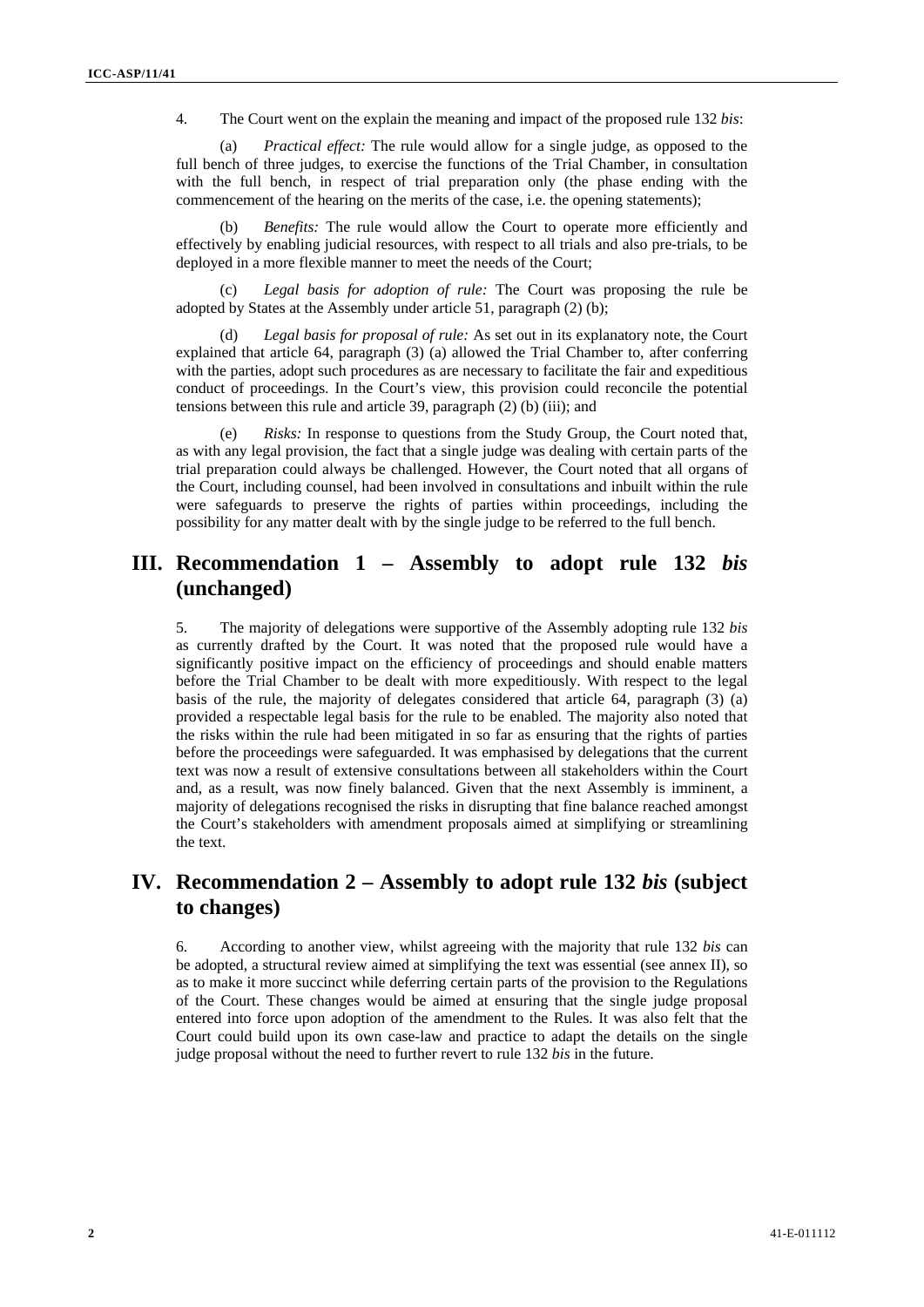# **V. Recommendation 3 – That rule 132** *bis* **not be adopted by the Assembly**

7. A view was expressed that it was premature to adopt the new rule 132 *bis* at this stage. The wide scope of the proposed role of the single trial judge may have a negative impact on the stability and predictability of the trial procedure, especially since practice of the Court concerning procedural matters had not been firmly established. It was also considered that the proposed rule 132 *bis* was not consistent with article 39, paragraph (2) (b) (ii), of the Rome Statute because the preparatory work of the trial process is as critical as other substantive issues of the trial process.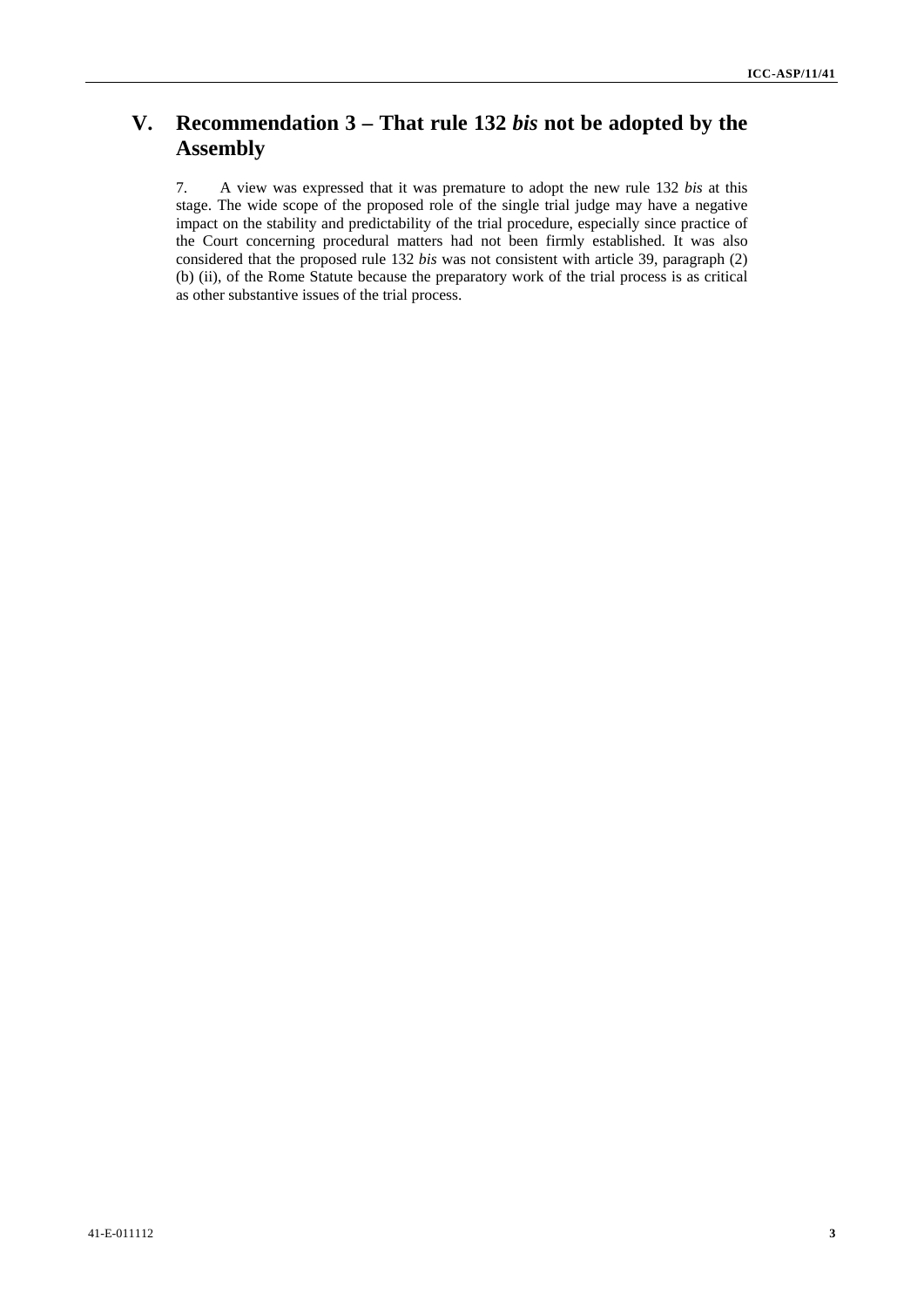## **Annex I**

# **Proposal to amend the Rules of Procedure and Evidence rule 132** *bis* **designation of a judge for the preparation of the trial**<sup>1</sup>

## **Explanatory note**

1. The judges hereby propose to amend the Rules of Procedure and Evidence (hereinafter all references to "rules" are to those of the Rules of Procedure and Evidence ("Rules"», so as to specify that the functions of the Trial Chamber, in respect of trial preparation (in the period between the confirmation of charges hearing and the commencement of the hearing on the merits of the case, i.e. the opening statements), may be exercised by a single judge or single judges in order to expedite proceedings and to ensure cost efficiency.

### **A. History of the proposed new rule 132** *bis*

2. On 12 July 2011, in accordance with regulation 5(1) of the Regulations of the Court (hereinafter all references to "regulations" are to those of the Regulations of the Court) two judges submitted to the Advisory Committee on Legal Texts (hereinafter "ACL T'), pursuant to article 51(3) of the Rome Statute, an urgent proposal for the adoption of a provisional rule to allow one judge in a Trial Chamber to act on behalf of the whole Trial Chamber in relation to trial preparation issues.

3. On 21 February 2012, following consideration of the proposal, the ACLT (composed, in accordance with regulation 4 of the Regulations of the Court, of three judges -one from each Division of the Judiciary, a representative from the Office of the Prosecutor, a representative from the Registry and a representative of counsel included in the list of counsel) submitted its report to the plenary session of judges pursuant to regulation 4(4). That report recommended to the plenary session a draft text amending the Rules (hereinafter the "ACLT Recommended Text").

4. In its report, the ACLT also recommended, in light of the importance of the provision and the positive effect it may have on the length of the proceedings, that the ACLT Recommended Text be considered by the plenary of judges, pursuant to article 51(3) as soon as possible, and that thereafter it be applied as soon as possible. It further recommended that the ACLT Recommended Text be considered prior to the expiration of the mandate of six judges on 10 March 2012 in order to seek the views of those judges with experience in the relevant issues.

5. The Presidency circulated the report to the judges that same day -21 February 2012 and appointed a judge to coordinate the consideration of the report in light of the recommendation to amend the Rules before the expiration of the terms of office of the six judges on 10 March 2012 (all of whom had sat as trial judges).

6. Having sought the views of the judges, the appointed judge reported to the Presidency that although the written comments returned were largely supportive of the idea in the proposed new rule, concerns had been raised, including its consistency with the Statute. The prevailing view among the judges was that they wished to have more time to consider the report and ACLT Recommended Text, that the newlyelected judges (in addition to the outgoing judges) should be included in the debate, and that discussion on the subject should take place amongst the judges. In view of those considerations, the matter could not progress before 10 March 2012 as initially recommended by the ACLT; and, as such, was postponed until the inauguration of the newly-elected judges.

<sup>&</sup>lt;sup>1</sup> Submitted by the judges on 25 September 2012.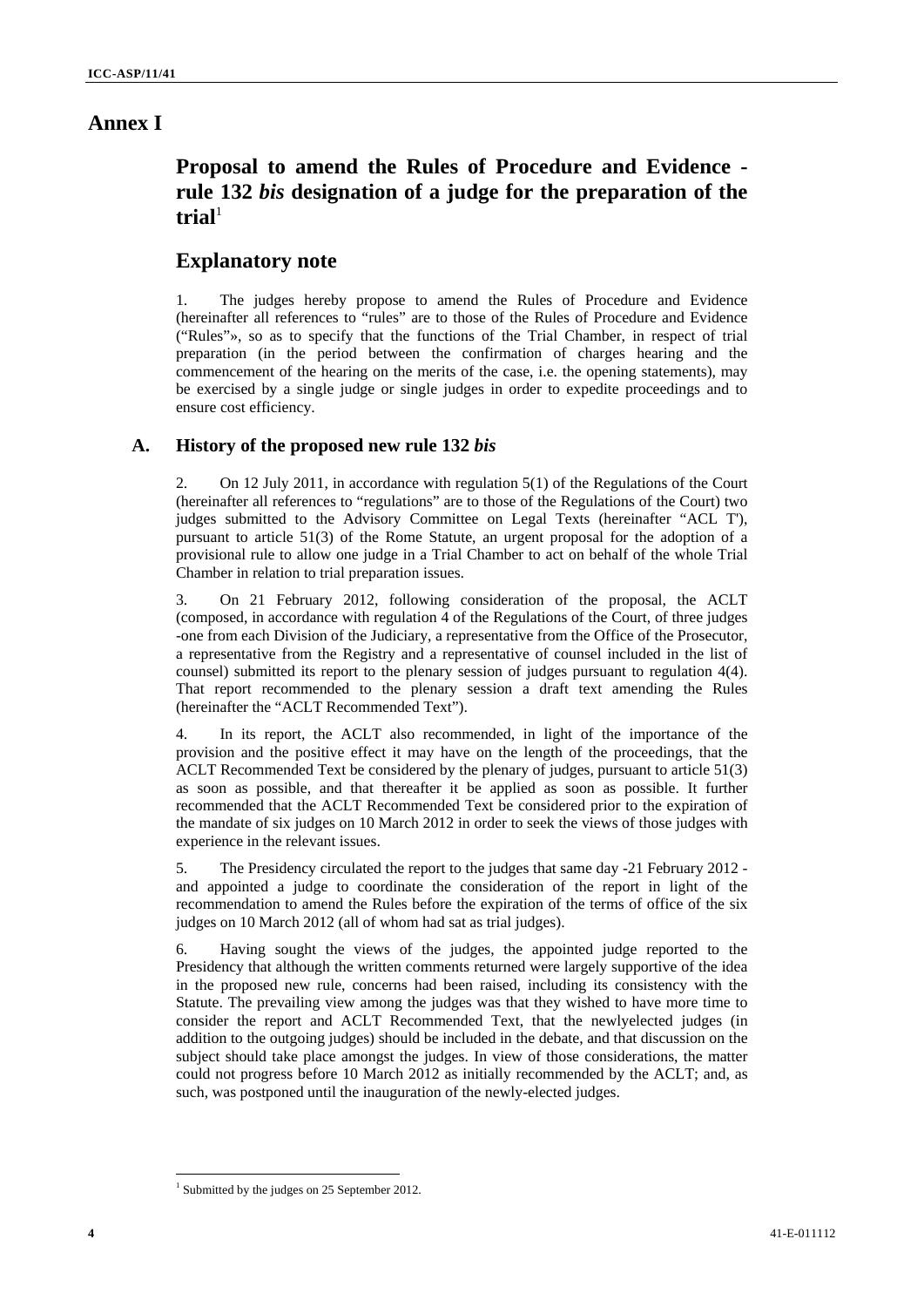7. On 16 August 2012, that report was resubmitted to the judges by the focal point for the Lessons Learnt exercise. An absolute majority of judges supported the idea of the proposal in principle, although that support was tempered by a sense that the ACLT recommended text was complex and potentially litigious. As such, a slightly simplified draft text was prepared under the guidance of the focal point for the Lessons Learnt exercise and submitted to the judges on 19 September 2012. That text was accepted by an absolute majority of the judges and is hereby submitted to the Assembly of States Parties for consideration as an appendix to this note.

### **B. Justification for the proposed new rule 132** *bis*

8. The objective of the amendment is to administer justice more expeditiously and efficiently, whilst ensuring the accused's right to a fair trial.

9. Once the charges have been confirmed by the Pre-Trial Chamber and the case remitted to the Trial Chamber, the latter will undertake a period of trial preparation, usually lasting between 8 -12 months. Allowing trial preparation to be addressed by a single judge provides for greater efficiency and flexibility at the judicial divisional level as it will enable the remaining two members of a Trial Chamber to be more readily available to address other matters before the Trial Division and other divisions.

10. Consideration was given to whether article 39, paragraph (2) (b), of the Statute presented an obstacle to the proposed new rule, given that, in contrast to the express wording in article 39, paragraph  $(2)$  (b) (iii) that allows for the functions of the Pre-Trial Chamber to be carried out by a single judge, the wording in article 39, paragraph 2 (b) (ii) provides for the functions the Trial Chamber to be carried out by three judges of the Trial Division.

11. Ultimately, the enabling provision cited for this amendment is article 64, paragraph (3) (a). It provides that the Trial Chamber shall "[c]onfer with the parties and adopt such procedures as are necessary to facilitate the fair and expeditious conduct of the proceedings". The proposed amendment merely sets out the precise details of one of the procedures that the Trial Chamber may adopt in the exercise of its powers under article 64, paragraph (3) (a).

12. Guided by article 64, paragraph (3) (a) and bearing in mind the above-mentioned constraints of article 39, paragraph (2) (b), a conservative approach to the amendment was taken. As such, the role of the trial judge acting alone was limited to the preparatory work while the more substantive issues remain solely within the remit of the full Trial Chamber.

13. Finally, it was considered that the proposal could apply to the Appeals Chamber without necessitating any further amendment to the rules, by virtue of rule 149, which provides that "Parts 5 and 6 and rules governing proceedings and the submission of evidence in the Pre-Trial and Trial Chambers shall apply *mutatis mutandis* to proceedings in the Appeals Chamber".

### **C. The proposal**

#### **Rule 132** *bis*

**Designation of a judge for the preparation of the trial** 

#### **1. In exercising its authority under article 64, paragraph 3 (a), a Trial Chamber may designate one or more of its members for the purposes of ensuring the preparation of the trial.**

14. It is the Trial Chamber as a whole which designates the single judge. This is consistent with rule  $7(1)$  which deals, inter alia, with the modalities of the designation of the single judge at the pre-trial level. This sub-provision allows for maximum flexibility in the number of judges that may be designated and the nature of such designation. It allows the Trial Chamber to designate more than one judge for the preparation of the case, further dividing the workload to maximise efficiency.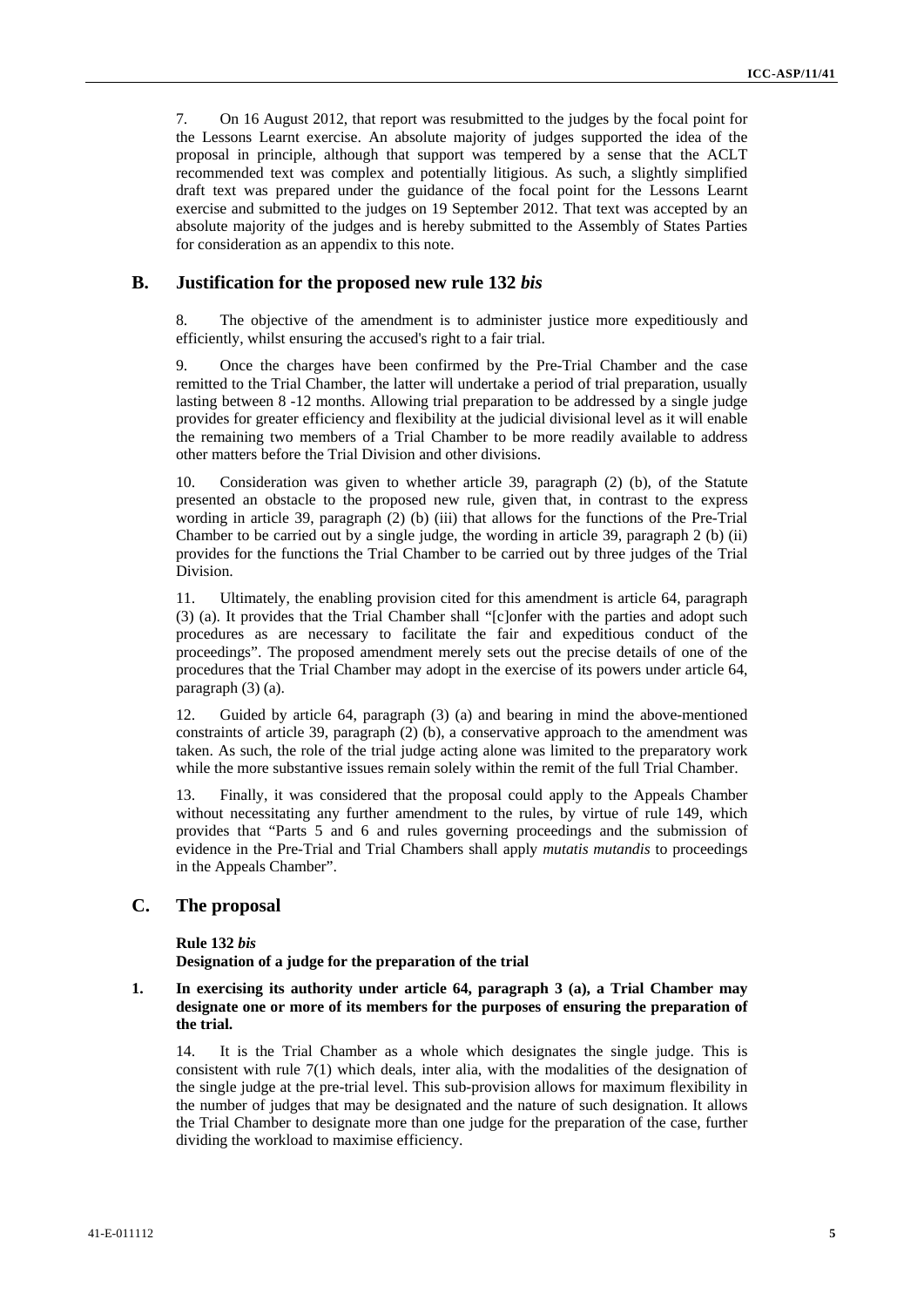#### **2. The judge shall take all necessary preparatory measures in order to facilitate the fair and expeditious conduct of the trial proceedings, in consultation with the Trial Chamber.**

15. The single judge is empowered to take all of the decisions with respect to the preparation of the trial. The sub-rule uses the wording in article  $64$ , paragraph  $(3)$  (a) ("to facilitate the fair and expeditions conduct of the proceedings"), with the specification of the word "trial". The designated judge acts alone in fulfilling his or her mandate but consults the bench as to which preparatory measures are entailed and the approach to be taken. This is consistent with the terms of sub-rule 6 below.

### **3. The judge may at any time,** *proprio motu* **or, if appropriate, at the request of a party, refer specific issues to the Trial Chamber for its decision. A majority of the Trial Chamber may also decide** *proprio motu* **or, if appropriate, at the request of a party, to deal with issues that could otherwise be dealt with by the judge.**

16. The Trial Chamber may re-assume responsibility of a matter: i) when the designated judge refers a matter to the Trial Chamber, either proprio motu or at the request of a party and ii) where the Trial Chamber considers that a matter should be heard by the full bench, either proprio motu or at the request of a party. This echoes rule 7(3), which provides that in pre-trial proceedings the Chamber may on its own motion or, if appropriate, at the request of a party decide that the functions of the single judge be exercised by the full Chamber (provision is also made in article 57, paragraph  $(2)$  (b), of the Statute for the majority of the Pre-Trial Chamber to require matters to be decided by the full bench). Further, the reference to a party" seizing the Chamber is deliberately consistent with rule 7(3); and it will be left to the judges to interpret the scope of those words in practice.

**4. In order to fulfil his or her responsibilities for the preparation of the trial, the judge may hold status conferences and render orders and decisions. The judge may also establish a work plan indicating the obligations the parties are required to meet pursuant to this rule and the dates by which these obligations must be fulfilled.** 

17. This rule sets out the tools at the disposal of the designated judge to fulfil his or her mandate.

- **5. The functions of the judge may be performed in relation to preparatory issues, whether or not they arise before or after the commencement of the trial. These issues may include:** 
	- **(a) Ensuring proper disclosure between the parties;**
	- **(b) Ordering protective measures where necessary;**

**(c) Dealing with applications by victims for participation in the trial, as referred to in article 68, paragraph 3;** 

**(d) Conferring with the parties regarding issues referred to in regulation 54 of the Regulations of the Court, decisions thereon being taken by the Trial Chamber;** 

**(e) Scheduling matters, with the exception of setting the date of the trial, as referred to in rule 132, sub-rule 1;** 

**(f) Dealing with the conditions of detention and related matters; and** 

**(g) Dealing with any other preparatory matters that must be resolved which do not otherwise fall within the exclusive competence of the Trial Chamber.** 

18. This sub-provision lists those issues under the mandate of the judge, although not in an exclusive manner.

**6. The judge shall not render decisions which significantly affect the rights of the accused or which touch upon the central legal and factual issues in the case, nor shall he or she, subject to sub-rule 5, make decisions that affect the substantive rights of victims.** 

19. Given the terms of article 39, paragraph (2) (b), of the Statute, this sub-rule prevents a judge taking decisions that may affect the outcome of the trial. It does not list which issues fall outside of the competence of the single judge, leaving them to be determined in practice.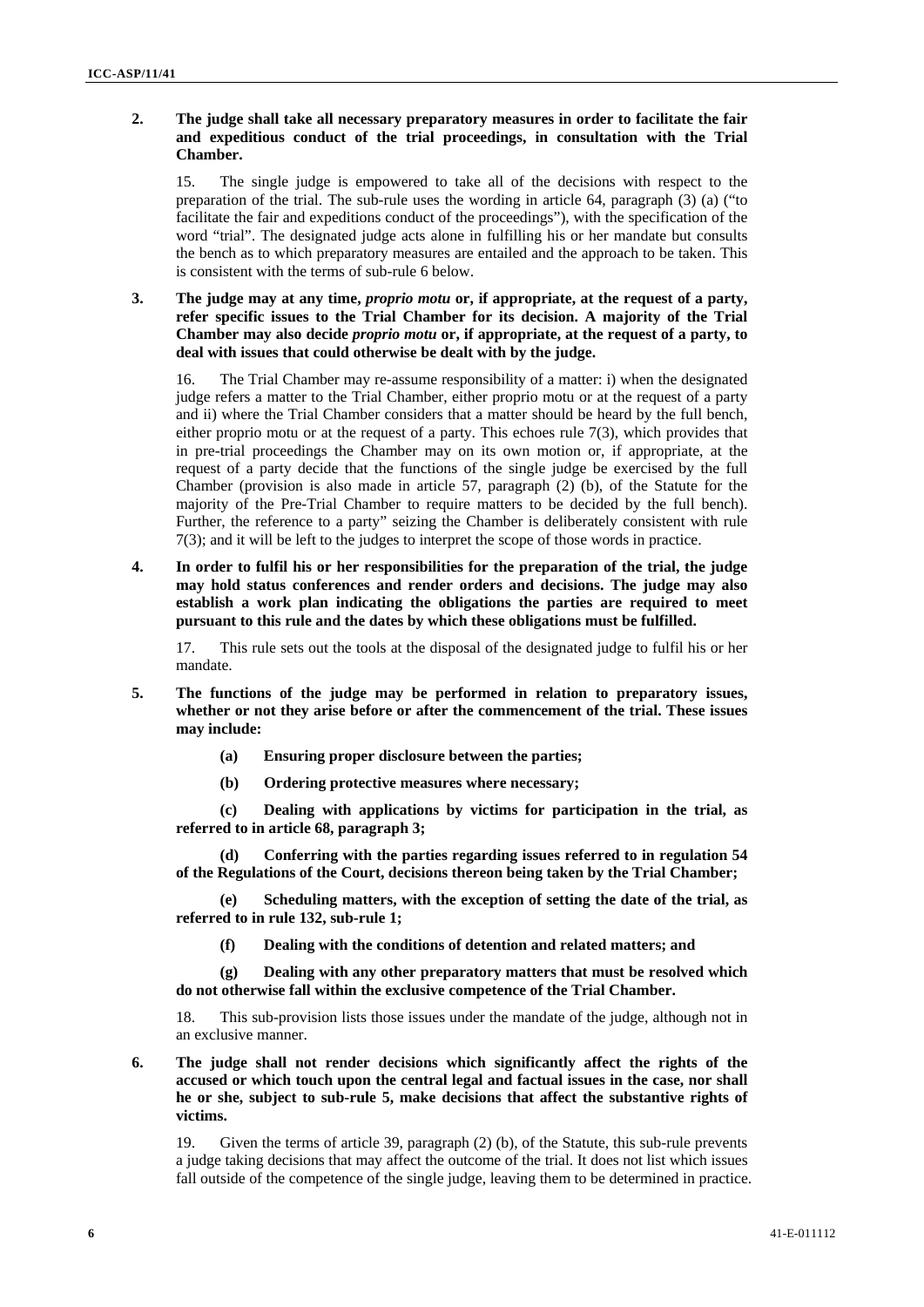## **Appendix**

## **Proposal to amend the Rule of Procedure and Evidence**\*

#### **Rule 132** *bis*

#### **Designation of a judge for the preparation of the trial**

1. In exercising its authority under article 64, paragraph 3 (a), a Trial Chamber may designate one or more of its members for the purposes of ensuring the preparation of the trial.

2. The judge shaIl take all necessary preparatory measures in order to facilitate the fair and expeditious conduct of the triaI proceedings, in consultation with the Trial Chamber.

3. The judge may at any time, *proprio motu* or, if appropriate, at the request of a party, refer specific issues to the Trial Chamber for its decision. A majority of the TriaI Chamber may also decide *proprio motu* or, if appropriate, at the request of a party, to deal with issues that could otherwise be dealt with by the judge.

4. In order to fulfil his or her responsibilities for the preparation of the trial, the judge may hold status conferences and render orders and decisions. The judge may also establish a work plan indicating the obligations the parties are required to meet pursuant to this rule and the dates by which these obligations must be fulfilled.

5. The functions of the judge may be performed in relation to preparatory issues, whether or not they arise before or after the commencement of the trial. These issues may include:

- (a) Ensuring proper disclosure between the parties;
- (b) Ordering protective measures where necessary;

(c) Dealing with applications by victims for participation in the trial, as referred to in article 68, paragraph 3;

(d) Conferring with the parties regarding issues referred to in regulation 54 of the Regulations of the Court, decisions thereon being taken by the Trial Chamber;

(e) Scheduling matters, with the exception of setting the date of the trial, as referred to in rule 132, sub-rule 1;

(f) Dealing with the conditions of detention and related matters; and

(g) Dealing with any other preparatory matters that must be resolved which do not otherwise fall within the exclusive competence of the Trial Chamber.

6. The judge shall not render decisions which significantly affect the rights of the accused or which touch upon the central legal and factual issues in the case, nor shall he or she, subject to sub-rule 5, make decisions that affect the substantive rights of victims.

<sup>\*</sup> Dated 25 September 2012.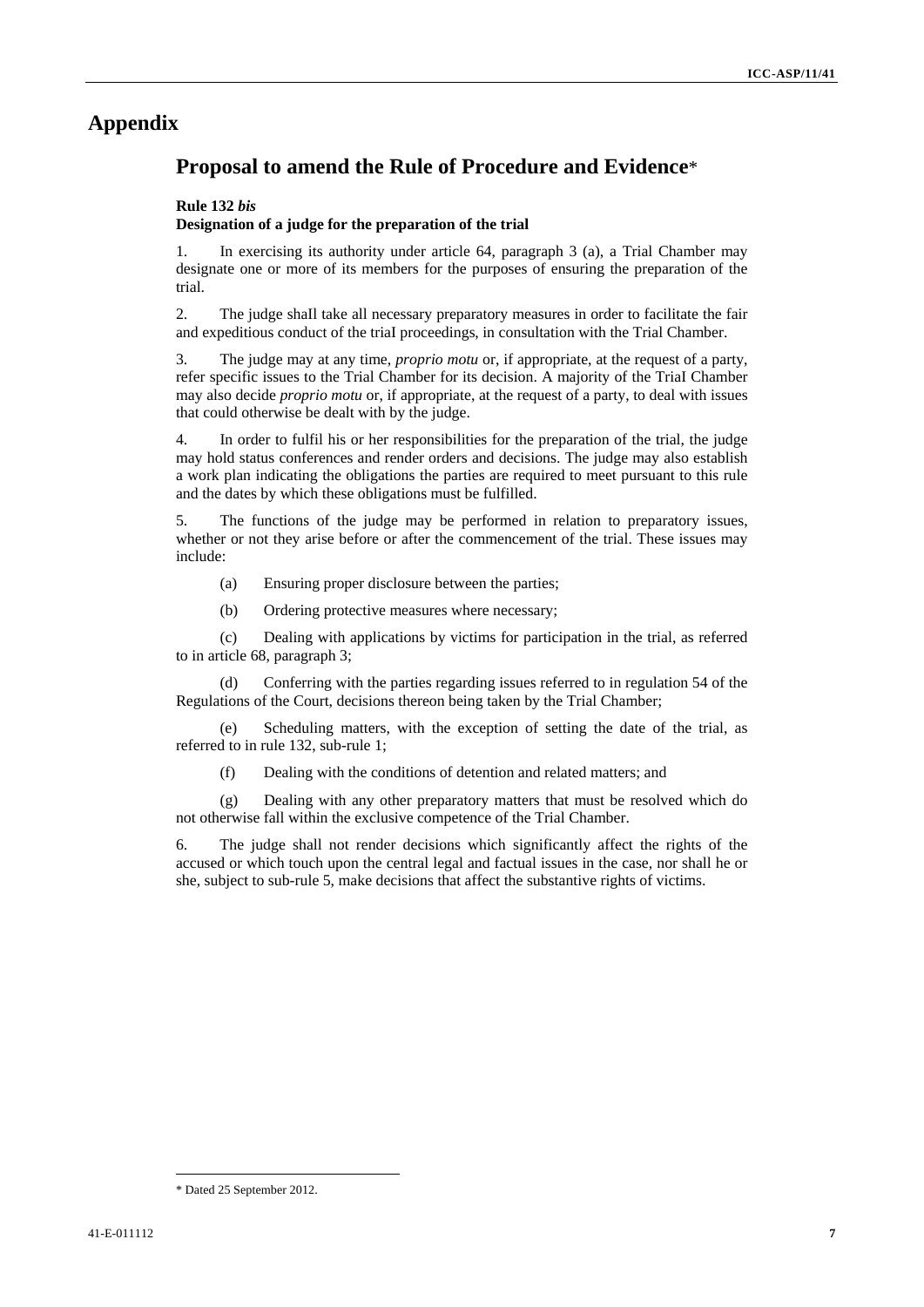## **Annex II**

# **Recommendation 2 - the proposal to amend the rule of procedure and evidence**

#### **Rule 132** *bis*

#### **Designation of a judge for the preparation of the trial**

1. In exercising its authority under article 64, paragraph 3 (a), a Trial Chamber may designate one or more of its members for the purposes of ensuring the preparation of the trial.

2. The functions of the judge may be performed in relation to preparatory issues, in consultation with the Trial Chamber, whether or not they arise before or after the commencement of the trial. [formerly chapeau of paragraph 5]

The judge shall take all necessary preparatory measures in order to facilitate the fair and expeditious conduct of the trial proceedings, in consultation with the Trial Chamber.

3. The judge may at any time, proprio motu or, if appropriate, at the request of a party, refer specific issues to the Trial Chamber for its decision. A majority of the Trial Chamber may also decide proprio motu or, if appropriate, at the request of a party, to deal with issues that could otherwise be dealt with by the judge.

Move to Regulations of the Court:

2. The judge shall take all necessary preparatory measures in order to facilitate the fair and expeditious conduct of the trial proceedings [, in consultation with the Trial Chamber – moved to former paragraph 5, chapeau, now paragraph 2],

4. In order to fulfil his or her responsibilities for the preparation of the trial, the judge may hold status conferences and render orders and decisions. The judge may also establish a work plan indicating the obligations the parties are required to meet pursuant to this rule and the dates by which these obligations must be fulfilled.

5. The functions of the judge may be performed in relation to preparatory issues, whether or not they arise before or after the commencement of the trial.

From paragraph 5.

These issues may include:

- (a) Ensuring proper disclosure between the parties;
- (b) Ordering protective measures where necessary;

(c) Dealing with applications by victims for participation in the trial, as referred to in article 68, paragraph 3;

Conferring with the parties regarding issues referred to in regulation 54 of the Regulations of the Court, decisions thereon being taken by the Trial Chamber;

(e) Scheduling matters, with the exception of setting the date of the trial, as referred to in rule 132, sub-rule 1;

(f) Dealing with the conditions of detention and related matters; and

(g) Dealing with any other preparatory matters that must be resolved which do not otherwise fall within the exclusive competence of the Trial Chamber.

6. The judge shall not render decisions which significantly affect the rights of the accused or which touch upon the central legal and factual issues in the case, nor shall he or she, subject to sub-rule 5, make decisions that affect the substantive rights of victims.